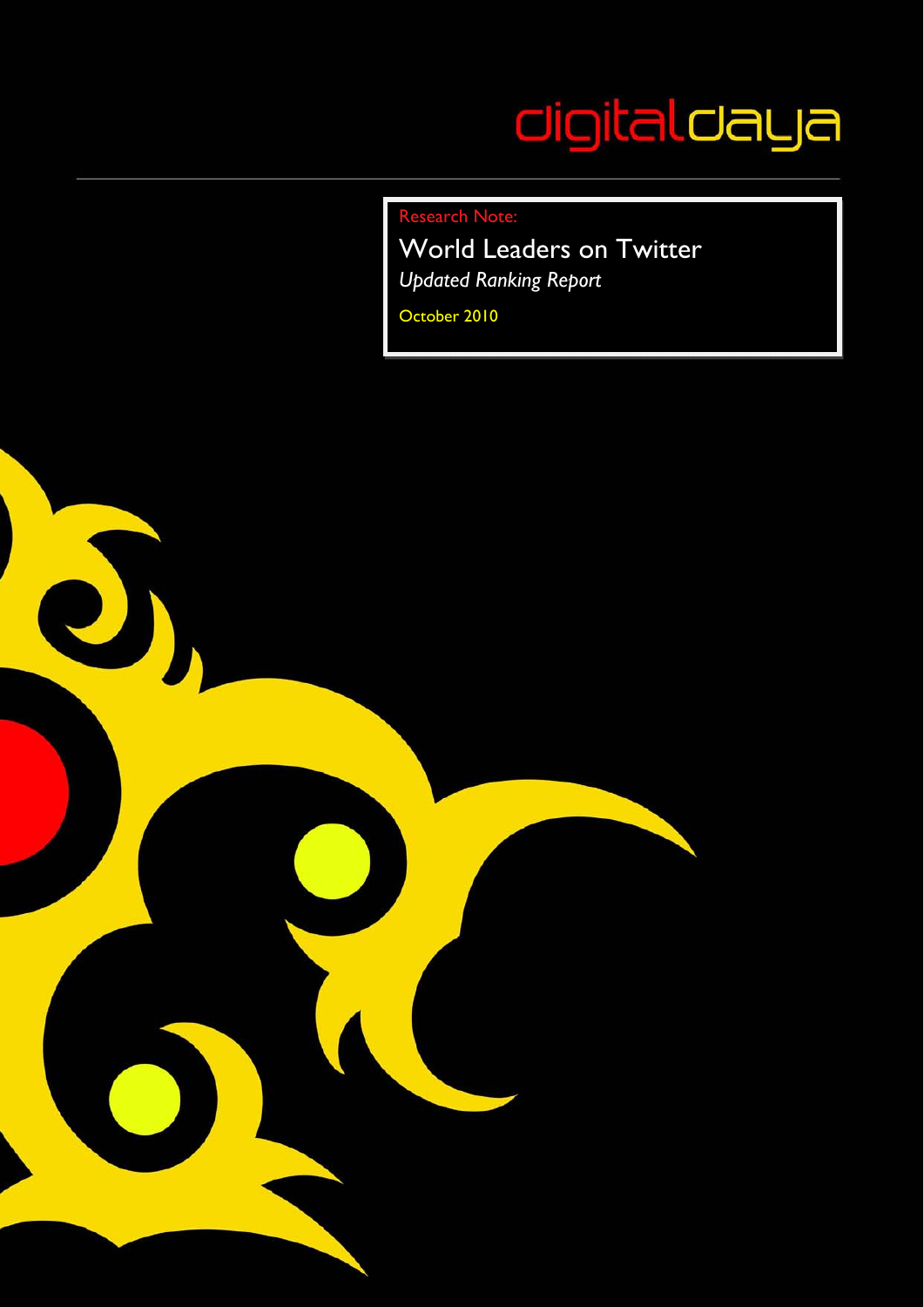### 1

# World Leaders On Twitter **How heads of state are engaging their citizens on the World Wide Web**

G <sup>a</sup> a overnance is no longer a constant – Accelerating social change and deepening globalization have created new challenges for governments in the 21<sup>st</sup> Century. Today, enlightened governments and their leaders have turned to social media to connect with constituents at home and abroad. Governments are turning more and more to social media to put a "face" to government and to express political views and agendas. So who is leading the charge? The Digital Policy Council (DPC) research provides analyses on government leaders and institutions of government employing social media outlets to engage the populations that these individuals and government entities lead.

The increase in information velocity brought about through the use of Internet technology, and more specifically, through the use of social media websites like Twitter, Facebook, and other networking sites, provides for new opportunities for governments to rethink and reshape how they govern and the political discourse with their citizenry.

This research note provides an update to the ranking of heads of state engaged on the social media website Twitter. The DPC has been tracking this activity since 2009 and issued its first report *Real Leaders Tweet* in Feb 2010 that examined how heads of state around the world are using the World Wide Web to engage their citizens.

## Updates To World Rankings **The Movement Towards Open Government**

The DPC has recorded a strong movement towards open government as more leaders are aggressively pursuing social media channels as a new of type of direct communication with their citizens and the global community. Analyses as of October 2010 reveals that 20%, or one out of five heads of state, are at present on the social media site Twitter. A total of 33 world leaders out of 163 countries have accounts on Twitter set up in their personal name or through an official government office. This represents a 50% increase in the number of countries from the last quarter of 2009.

The idea of governments to openly engage their citizens and the global community directly was brought to the forefront on December 8, 2009, when the White House issued an open government directive. President Obama signed into effect a commitment of his administration to create an unprecedented level of openness in government. The memorandum outlined three key principles that government must be transparent, participatory, and collaborative.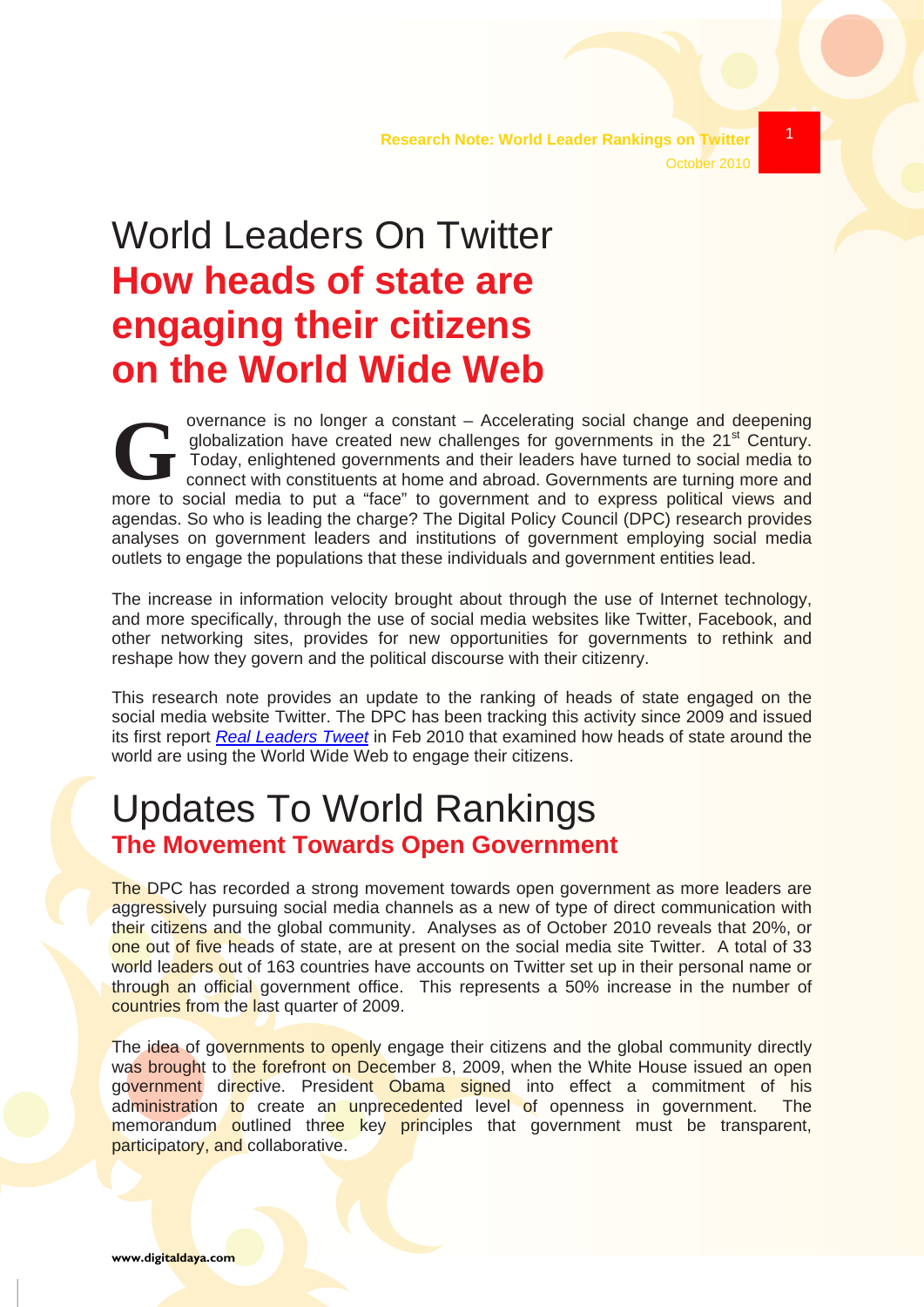The effect of which was to declare Information maintained by the Federal Government a national asset to be made accessible online to the public, to offer citizens a chance to participate more directly in policymaking through the Internet, and to use innovative technologies to build new models for private-public-partnerships.

In March 22, 2010, the former U.K. Prime Minister Gordon Brown followed suit with his own manifesto entitled 'Building Britain's Digital Future', which declared the determination to harness the new digital technology to drive a radical reshaping of government. The direction was further reinforced under the new administration of Prime Minister David Cameron wherein The National Archives announced the Open Government License, granting individuals, entrepreneurs and application developers unlimited use of government data without having to ask permission.

The Australian Government joined in on July 16, 2010 with its much anticipated commitment to open government. Spearheaded by the former Finance Minister Lindsay Tanner, the declaration fortified citizen's rights of access to information and a pro-disclosure culture across the Australian Government - to the point where government agencies are explicitly directed to undertake social networking, crowdsourcing and online collaboration with citizens on policy and service delivery to enhance the processes of government.

The Japanese government launched its own open government portal in August of 2010 commissioned by the Japanese Ministry of Economy, Trade and Industry to utilize the Internet to promote Japanese citizen participation in public administration.

The simple concept behind all these initiatives is good governance; that the adoption of Internet technologies can drive considerable efficiency and innovation to the practice of government. This transformation mirrors the technology-enabled business process reengineering that has taken place in the private sector over the last decade.

#### **Noteworthy Changes in The Top 10**

The heads of state in the Top 10 list has changed dramatically since the beginning of the year seeing four new entrants from Venezuela, Mexico, Thailand and Turkey along with the exit of some key proponents of social media due to political administration changeovers.

President Obama retains the top spot with a vast 5.6 million followers having added over 1.5 million followers from the beginning of the year. However his Twitter account communication is often criticized as overly sanitized as it is being managed by the Organizing for America grassroots group sponsored by the U.S. Democratic Party.

The 10 Downing Street Twitter account retains the #2 spot despite remaining relatively static since the changeover in administration with exit of the former Prime Minister Gordon Brown. Notwithstanding calls from his own conservative party for a "big hitter on Twitter", U.K. Prime Minister David Cameron does not personally tweet and all communications refer to him in the third party.

Former Australian Prime Minister Kevin Rudd had amassed nearly one million followers, however Australia no longer finds itself in the top ten as current Prime Minister Julia Gillard's following of 60,000 falls far short.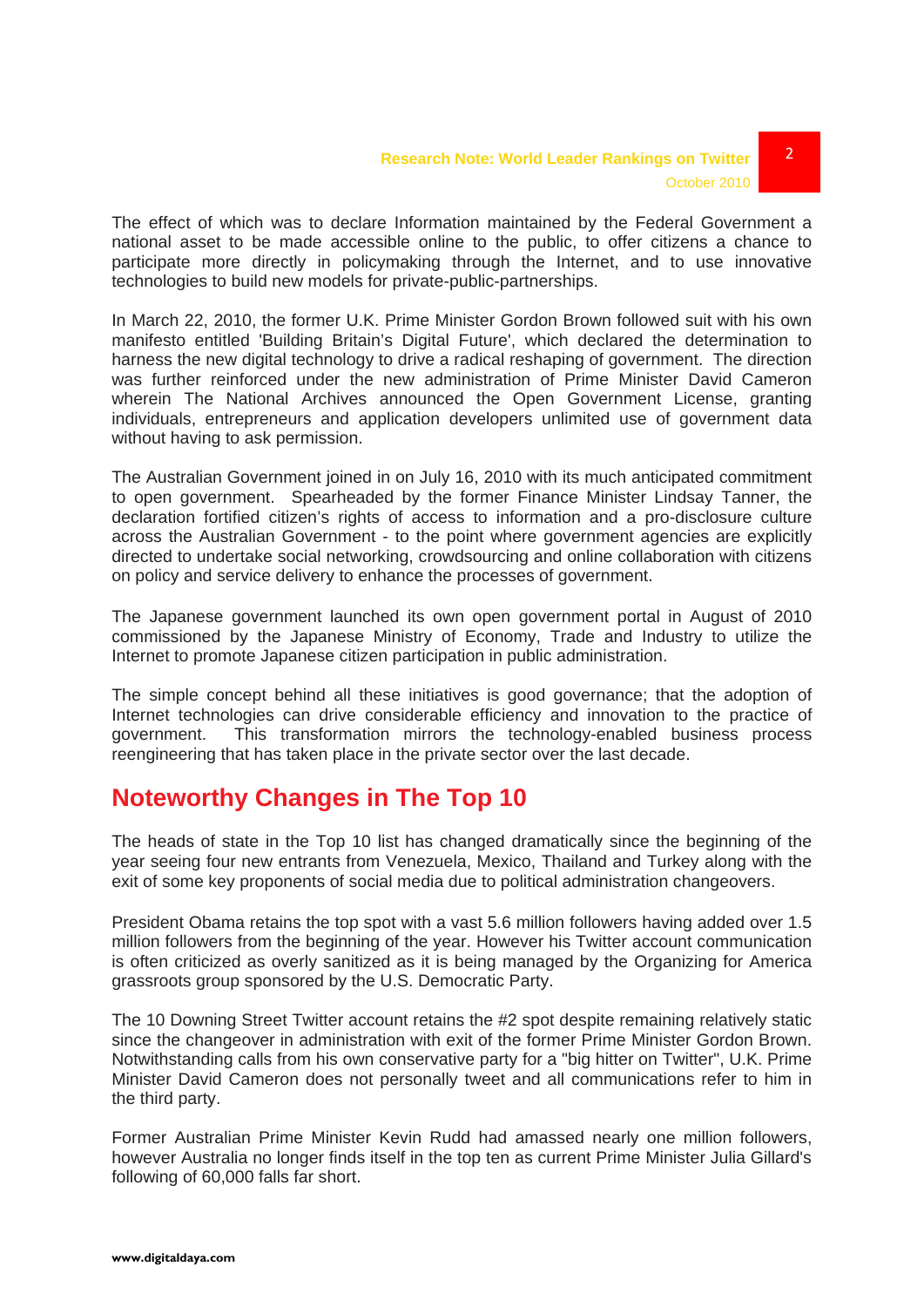The ever popular Queen Rania of Jordan retains the third place continuing to actively promote and inspire humanitarian causes around the world through Twitter and many other social media outlets.

Most notable on the new list is President Hugo Chavez of Venezuela, who only back in March called for restrictive government oversight of the Internet in frustration over social networking web sites like Twitter and Facebook used by Venezuela's opposition movements to organize protests against the government; he has now come about 180 degrees.

President Chavez joined Twitter in April labeling his account a secret weapon to connect to the world. "This isn't capitalist or socialist, technology depends on how you use it." "The Internet can't be just for the bourgeoisie, it's for the ideological battle as well." Chavez explained. The President quipped that he needs to place his account in a bucket of ice to cool off; he is apparently spot on as his followers are now nearing one million placing him at the number four spot globally.

Prime Minister Yukio Hatoyama appears committed to a citizen-centric approach amassing an additional half a million followers over the last several months to gain over 700,000 followers on his Twitter account.

The UAE Vice President, Prime Minister and Ruler of Dubai His Highness Sheikh Mohammed bin Rashid Al Maktoum continues to engage his citizens and residents with open direct communication. In June of this year he held the first e-session with the public on the Prime Minister's official website. The frank dialogue covered many issues most prominent the fiscal health of Dubai. Sheikh Mohammed noted that evidence of a recovery from the global economic crisis is already in place. "I would like to point out that the symptoms of recovery have started to manifest, and the duration of recovery is expected to be much shorter than that required for other economies." he explained.

The outspoken President from Venezuela is not the only Latin leader in the top 10 as he is joined by the populist President Sebastián Piñera of Chile who with his entire cabinet have opened Twitter accounts. Another addition is President Felipe Calderón of Mexico who tweets to his Twitter account around four times a day and replies to tweets of Mexican journalists and political analysts. President Piñera and President Calderón have each accumulated about a quarter million followers.

Additional new entrants include Prime Minister Abhisit Vejjajiva of Thailand and President Abdullah Gul of Turkey. Twitter played a key role in the civil unrest in Bangkok earlier this year. As many websites were blocked and Thailand's traditional media clearly divided into pro- and anti-government camps, Twitter was a much valued source to Bangkok residents to understand the true situation on the ground and most importantly in local neighborhoods. While in Turkey. The Turkish president is not shy on expressing his opinion on the Web having used his Twitter account to condemn his country's ban on YouTube and instructed officials to examine legal ways of reopening access.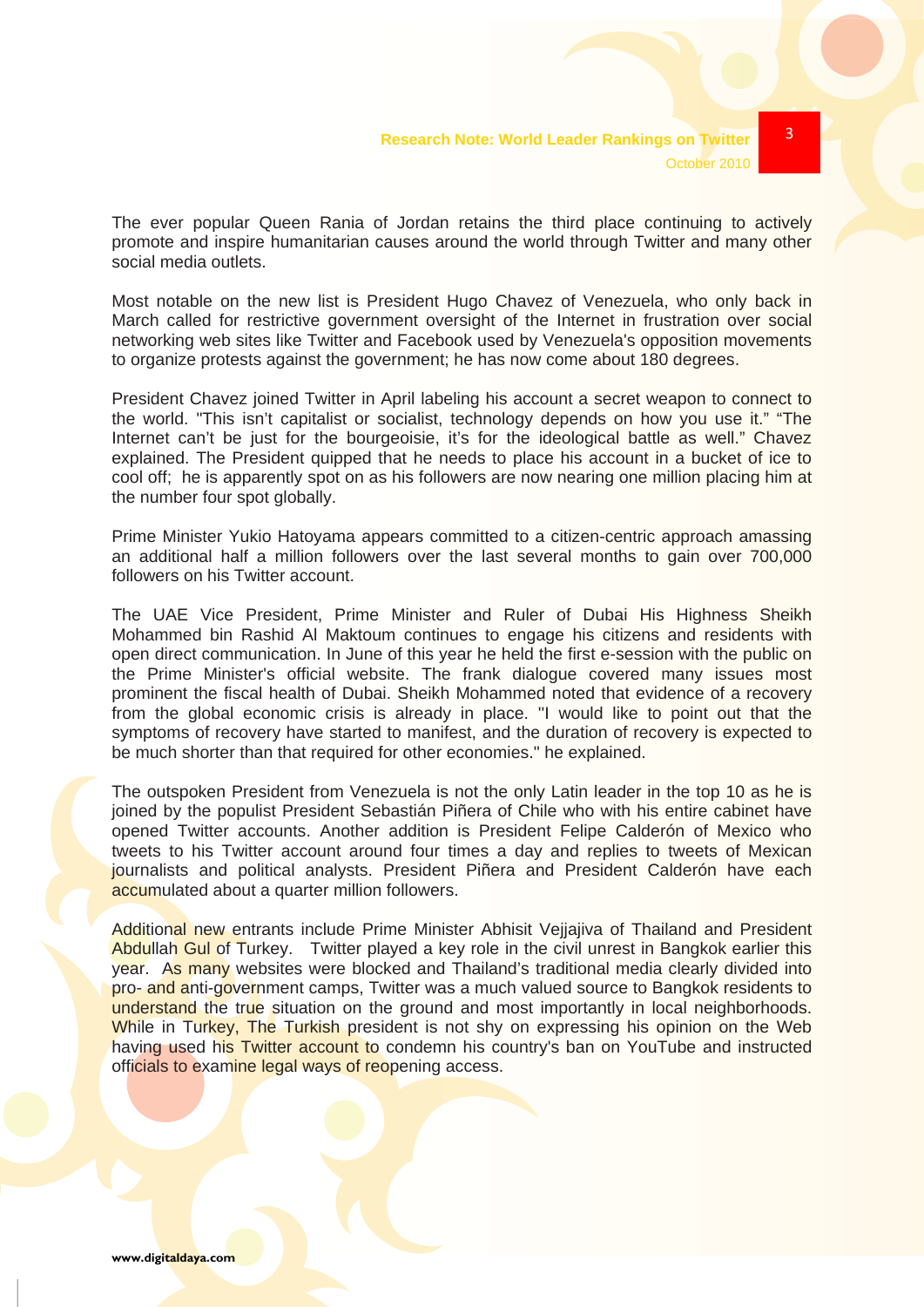#### **State Fragility Remains The Determining Factor**

It is interesting to note that the DPC's analyses shows that 95% of the countries on the list are considered politically stable reconfirming that leaders who are confident in their leadership role and assured of their political legitimacy are most comfortable with social media regardless of the form of government whether they serve in democracies, autocracies or monarchies. The political leadership of most fragile nations, those with a high degree of political instability, continue to view social media as a threat and adoption remains low.

One exception to this is in Africa where a new champion of social media has emerged in the form of President Goodluck Jonathan of the Federal Republic of Nigeria. The President of Africa's most populous nation has aggressively embraced social media with very active public discussions on Twitter and Facebook. While his following is still growing, he does not hesitate to make controversial announcements through his Facebook site such as his decision to stand for upcoming January 2011 presidential elections. "It's a small platform perhaps, but it offers the possibility of change." expounded President Goodluck.

#### **Next Generation Governance**

Open communication from heads of state through social media channels such as Twitter is only a single dimension of a much broader transformation being driven through open government. The empowerment of public service officials with new skill sets, readiness for experimentation and innovation, and opening up the government to collaboration with its citizens are also part of this wave of change.

Now world leaders in public administration and public policy innovation, such as those spearheaded in the United States of America, the United Kingdom, Australia and Japan, are leading a vital and wide-ranging transformation of government by attempting to create digital platforms that public citizenry and businesses can use to make themselves stronger and help improve the impact of government programs - the phenomena has been labeled Government 2.0.

The strategy behind Government 2.0 is to apply the social networking and integration advantages of Web 2.0 to the practice of government. Governments with no platforms or policy to engage their citizenry and the global community on the Net will find themselves vulnerable for 21st Century politics.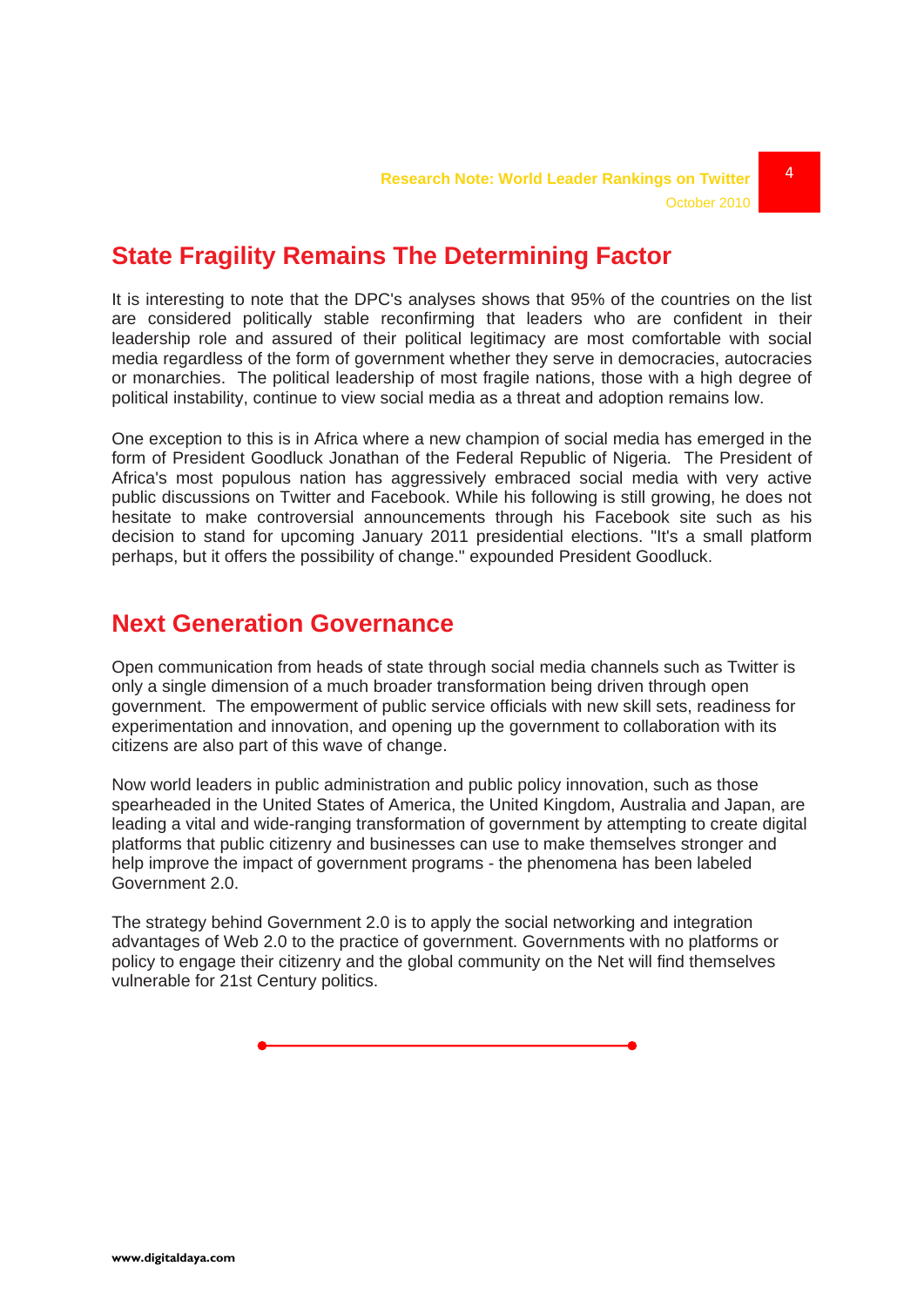#### **Research Note: World Leader Rankings on Twitter** October 2010

| Rank           | <b>Head of State</b>                                  | <b>Country</b>              | <b>Polity</b><br><b>Score</b> | <b>Regime</b><br><b>Type</b> | <b>Fragility</b> | <b>Tweeting</b><br><b>Since</b> | <b>Followers</b> | <b>Followers</b><br>(Begin 2010) | <b>Handle</b>       | <b>Link</b>                        |
|----------------|-------------------------------------------------------|-----------------------------|-------------------------------|------------------------------|------------------|---------------------------------|------------------|----------------------------------|---------------------|------------------------------------|
|                |                                                       |                             |                               |                              |                  |                                 |                  |                                  |                     |                                    |
| 1              | President Barack Obama                                | <b>United States</b>        | 10                            | <b>DEM</b>                   | $\overline{2}$   | 3/5/2007                        | 5,624,691        | 3,173,986                        | <b>BarackObama</b>  | https://twitter.com/BarackObama    |
|                | 10 Downing Street (Prime                              |                             |                               |                              |                  |                                 |                  |                                  |                     |                                    |
| $\overline{2}$ | Minister David Cameron)                               | United Kingdom              | 10                            | <b>DEM</b>                   | 0                | 3/26/2008                       | 1,754,081        | 1,743,365                        | number10gov         | http://twitter.com/number10gov     |
| $\overline{3}$ | Queen of Jordan Rania Al<br>Abdullah                  | Jordan                      | $-3$                          | <b>ANO</b>                   | 6                | 4/29/2009                       | 1,365,722        | 1,234,923                        | <b>QueenRania</b>   | http://twitter.com/QueenRania      |
| $\overline{4}$ | President Hugo Chavez                                 | Venezuela                   | 5                             | ANO                          | 9                | 4/28/2010                       | 936,740          | <b>New</b>                       | chavezcandanga      | http://twitter.com/chavezcandanga  |
| 5              | Prime Minister Yukio Hatoyama                         | Japan                       | 10                            | <b>DEM</b>                   | $\Omega$         | 12/16/2009                      | 677,566          | 195,644                          | hatoyamayukio       | http://twitter.com/hatovamavukio   |
| 6              | His Highness Sheikh Mohammed<br>bin Rashid Al Maktoum | <b>United Arab Emirates</b> | -8                            | <b>AUT</b>                   | 3                | 6/3/2009                        | 351,817          | 325,909                          | <b>HHShkMohd</b>    | http://twitter.com/HHShkMohd       |
| $\overline{7}$ | President Sebastián Piñera                            | Chile                       | 10                            | <b>DEM</b>                   | $\overline{2}$   | 2/18/2008                       | 227,009          | 43,977                           | sebastianpinera     | http://twitter.com/sebastianpinera |
| 8              | President Felipe Calderón                             | Mexico                      | 8                             | <b>DEM</b>                   | 3                | 4/23/2009                       | 223,980          | <b>New</b>                       | FelipeCalderon      | http://twitter.com/FelipeCalderon  |
| 9              | Prime Minister Abhisit Vejjajiva                      | Thailand                    | $\overline{4}$                | <b>ANO</b>                   | $\overline{7}$   | 6/6/2009                        | 137,130          | <b>New</b>                       | <b>PM Abhisit</b>   | http://twitter.com/PM Abhisit      |
| 10             | President Abdullah Gul                                | Turkey                      | $\overline{7}$                | <b>DEM</b>                   | 10               | 12/9/2009                       | 103,609          | <b>New</b>                       | cbabdullahgul       | http://twitter.com/cbabdullahgul   |
| 11             | Gabinete SEC (Ministerio de la<br>Presidencia)        | Spain                       | 10                            | <b>DEM</b>                   | $\mathbf{1}$     | 7/20/2009                       | 97,249           | <b>New</b>                       | desdelamoncloa      | http://twitter.com/desdelamoncloa  |
| 12             | President Dmitry Medvedev                             | Russia                      | 4                             | ANO                          | 8                | 6/23/2010                       | 92,712           | <b>New</b>                       | KremlinRussia       | http://twitter.com/KremlinRussia/  |
| 13             | Prime Minister Stephen Harper                         | Canada                      | 10                            | <b>DEM</b>                   | $\mathbf{0}$     | 7/11/2007                       | 68,574           | 45,371                           | pmharper            | http://twitter.com/pmharper        |
| 14             | Prime Minister Julia Gillard                          | Australia                   | 10                            | DEM                          | $\overline{2}$   | 7/4/2010                        | 59,604           | <b>New</b>                       | <b>JuliaGillard</b> | http://twitter.com/JuliaGillard    |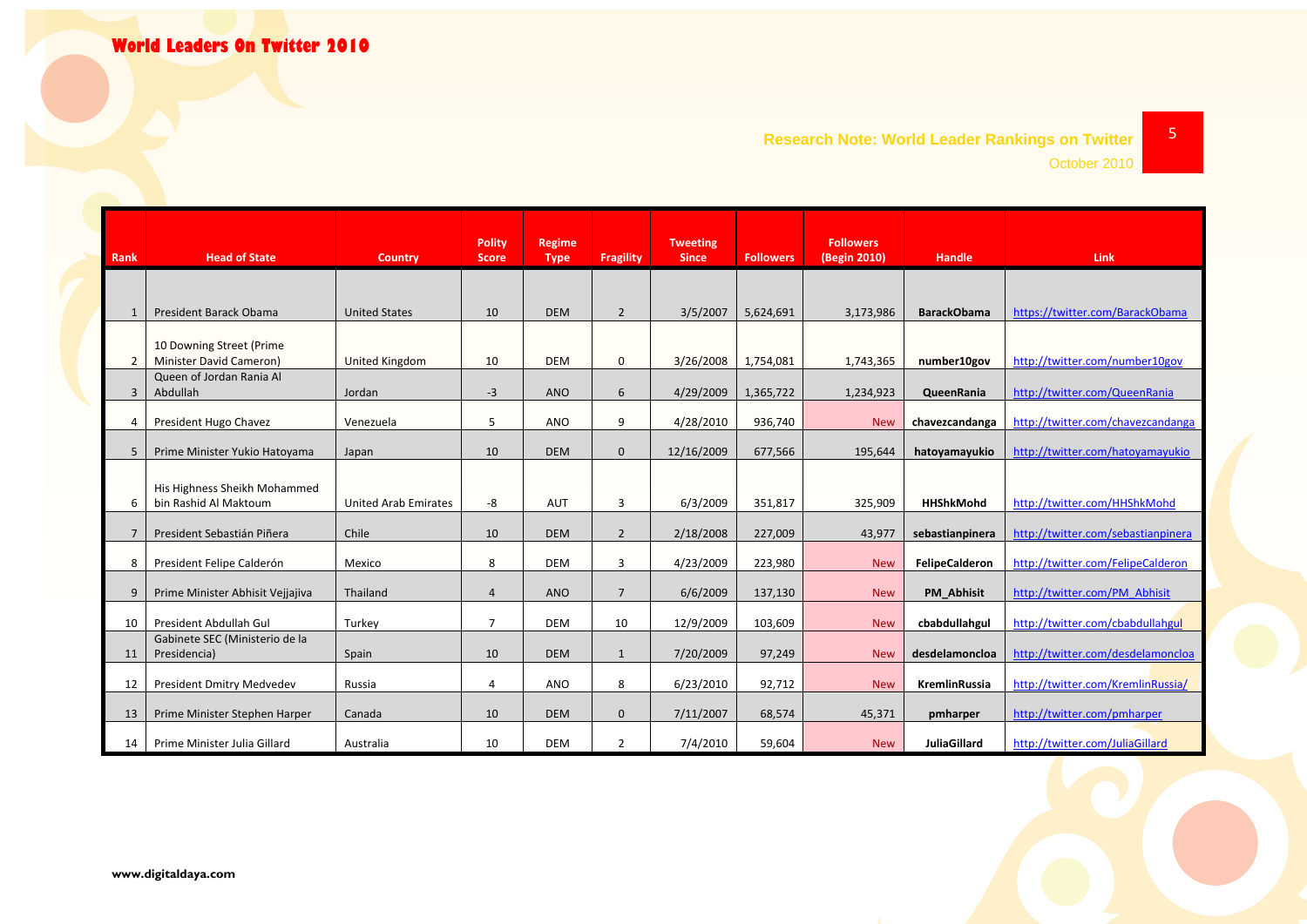#### **World Leaders On Twitter 2010**

| Rank | <b>Head of State</b>                        | <b>Country</b> | <b>Polity</b><br><b>Score</b> | Regime<br><b>Type</b> | <b>Fragility</b> | <b>Tweeting</b><br><b>Since</b> | <b>Followers</b> | <b>Followers</b><br>(Begin 2010) | <b>Handle</b>         | Link                               |
|------|---------------------------------------------|----------------|-------------------------------|-----------------------|------------------|---------------------------------|------------------|----------------------------------|-----------------------|------------------------------------|
|      | Prime Minister Najib                        |                |                               |                       |                  |                                 |                  |                                  |                       |                                    |
| 15   | Razak                                       | Malaysia       | 6                             | <b>DEM</b>            | 6                | 9/21/2008                       | 37,667           | 9,098                            | NajibRazak            | http://twitter.com/NajibRazak      |
|      | <b>Prime Minister Jens</b>                  |                |                               |                       |                  |                                 |                  |                                  |                       |                                    |
| 16   | <b>Stoltenberg</b>                          | Norway         | 10                            | <b>DEM</b>            | $\overline{2}$   | 2/13/2009                       | 34,859           | 24,100                           | JensStoltenberg       | http://twitter.com/jensstoltenberg |
|      | Office of the President of                  |                |                               |                       |                  |                                 |                  |                                  |                       |                                    |
|      | the Republic of Korea                       |                |                               |                       |                  |                                 |                  |                                  |                       |                                    |
| 17   | (HE Cheong Wa Dae)                          | South Korea    | 8                             | <b>DEM</b>            | $\mathbf{0}$     | 4/14/2010                       | 30,233           | 1,139                            | BlueHouseKorea        | http://twitter.com/BluehouseKorea  |
|      | Presidency of Ecuador                       |                |                               |                       |                  |                                 |                  |                                  |                       |                                    |
| 18   | (HE Rafael Correa)                          | Ecuador        | 5                             | ANO                   | 11               | 1/4/2010                        | 21,199           | <b>New</b>                       | Presidencia Ec        | http://twitter.com/Presidencia Ec  |
|      | Prime Minister Recep<br>Tayyip Erdoğan      |                | $7\overline{ }$               | <b>DEM</b>            | 10               | 8/22/2009                       | 14,971           | 216                              | RT Erdogan            | http://twitter.com/RT Erdogan      |
| 19   |                                             | Turkey         |                               |                       |                  |                                 |                  |                                  |                       |                                    |
| 20   | Prime Minister John Key                     | New Zealand    | 10                            | <b>DEM</b>            | $\mathbf{1}$     | 11/14/2008                      | 13,502           | 7,778                            | johnkeypm             | https://twitter.com/johnkeypm      |
|      | <b>President Laura</b>                      |                |                               |                       |                  |                                 |                  |                                  |                       |                                    |
| 21   | Chinchilla Miranda                          | Costa Rica     | 10                            | <b>DEM</b>            | $\mathbf{0}$     | 1/9/2009                        | 10,066           | <b>New</b>                       | Laura_Ch              | http://twitter.com/Laura Ch        |
|      | <b>Prime Minister Yves</b>                  |                |                               |                       |                  |                                 |                  |                                  |                       |                                    |
| 22   | Leterme                                     | Belgium        | 8                             | <b>DEM</b>            | $\overline{2}$   | 1/21/2010                       | 9,938            | <b>New</b>                       | <b>YLeterme</b>       | http://twitter.com/Yleterme        |
|      | Prime Minister Benjamin                     |                |                               |                       |                  |                                 |                  |                                  |                       |                                    |
| 23   | Netanyahu                                   | Israel         | 10                            | <b>DEM</b>            | 8                | 10/30/2008                      | 9,149            | 2,686                            | netanyahu             | http://twitter.com/netanyahu       |
|      | <b>Prime Minister Lars</b>                  |                | 10                            |                       | $\mathbf 0$      |                                 |                  |                                  |                       | https://twitter.com/larsloekke     |
| 24   | Løkke Rasmussen<br>Presidency of France (HE | Denmark        |                               | <b>DEM</b>            |                  | 3/24/2009                       | 6,252            | 4,775                            | larsloekke            |                                    |
| 25   | Nicolas Sarkozy)                            | France         | 9                             | <b>DEM</b>            | $\mathbf{0}$     | 10/13/2008                      | 6,075            | <b>New</b>                       | <b>Elysee</b>         | http://twitter.com/Elysee          |
|      | <b>Prime Minister Valdis</b>                |                |                               |                       |                  |                                 |                  |                                  |                       |                                    |
| 26   | Dombrovskis                                 | Latvia         | 8                             | <b>DEM</b>            | $\mathbf 0$      | 6/24/2009                       | 4,404            | 1,401                            | <b>VDombrovskis</b>   | http://twitter.com/vdombrovskis    |
|      |                                             |                |                               |                       |                  |                                 |                  |                                  |                       |                                    |
| 27   | President Gloria Arroyo                     | Philippines    | 8                             | <b>DEM</b>            | 12               | 4/5/2010                        | 2,956            | 2,279                            | PresidentGMA          | https://twitter.com/PresidentGMA   |
|      | President Goodluck                          |                |                               |                       |                  |                                 |                  |                                  | <b>JGoodlucktweet</b> |                                    |
| 28   | Jonathan                                    | Nigeria        | 4                             | <b>DEM</b>            | 20               | 7/6/2010                        | 2,416            | <b>New</b>                       | s                     | http://twitter.com/JGoodlucktweets |
| 29   | President Bronisław<br>Komorowski           | Poland         | 10                            | <b>DEM</b>            | $\mathbf 0$      | 4/28/2010                       | 2,329            | <b>New</b>                       | komorowski            | http://twitter.com/komorowski      |
|      | Prime Minister George                       |                |                               |                       |                  |                                 |                  |                                  |                       |                                    |
| 30   | Papandreou                                  | Greece         | 10                            | <b>DEM</b>            | $\mathbf{1}$     | 1/12/2010                       | 2,294            | <b>New</b>                       | primeministergr       | http://twitter.com/primeministergr |
|      | President Juan Manuel                       |                |                               |                       |                  |                                 |                  |                                  |                       |                                    |
| 31   | Santos                                      | Colombia       | $7\overline{ }$               | <b>DEM</b>            | 11               | 5/18/2010                       | 2,168            | <b>New</b>                       | <b>UneteaSantos</b>   | http://twitter.com/UneteaSantos    |
|      |                                             |                |                               |                       |                  |                                 |                  |                                  |                       |                                    |
| 32   | President Ivo Josipović                     | Croatia        | 9                             | <b>DEM</b>            | 3                | 7/13/2009                       | 1,970            | <b>New</b>                       | ivojosipovic          | http://twitter.com/ivojosipovic    |
| 33   | President Paul Kagame                       | Rwanda         | $-3$                          | <b>ANO</b>            | 20               | 5/4/2009                        | 1,761            | 338                              | PaulKagame            | http://twitter.com/PaulKagame      |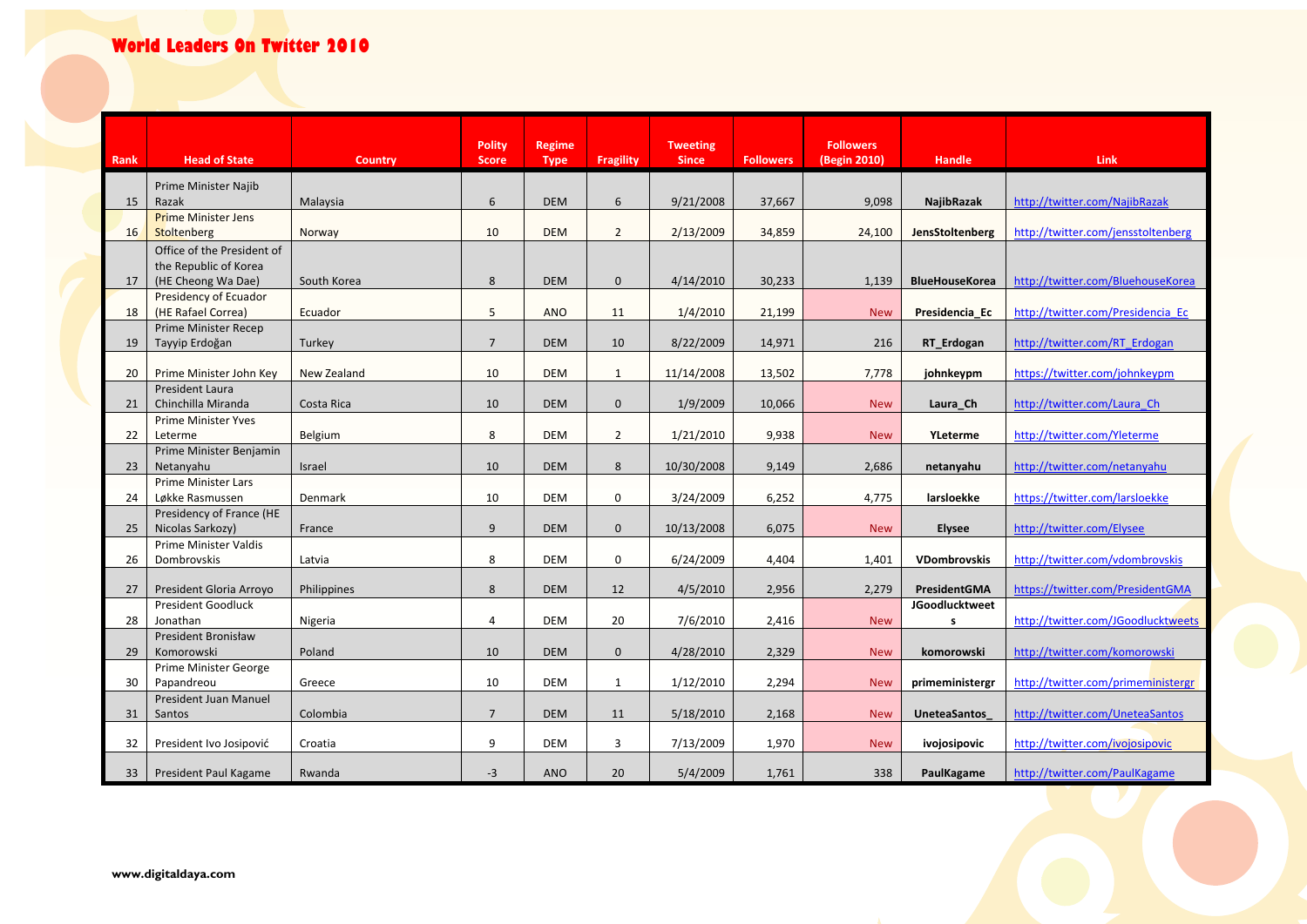7



**The Polity Spectrum of Governance**

#### **Government Types**

The Polity IV Project, a well-respected research group, tracks the characteristics and transitions of regime characteristics to quantify and compare political schema over time, and on a global scale.

Begun in 1975, Polity is based on foundational research conducted by the collaborative work of Harry Eckstein in his seminal thesis, Patterns of Authority: A Structural Basis for Political Inquiry. Since its inception, Polity has tracked trends in governance on a worldwide scale, and has become the "most widely-used data resource for studying regime change and the effects of regime authority."

The most recent rendition, the Polity IV Project, collates data through 2008 at the Center for Systemic Peace and George Mason University, with its main campus located in Fairfax, Virginia, U.S.

The Polity approach to analysis employs a unique methodology, examining "concomitant qualities of democratic and autocratic authority" in institutional governments, assigning a quantifiable score based on a 21-point scale that ranges from hereditary monarchies, which are scored at -10, to consolidated and stable democracies which are given a score of +10.

| "Autocracy" |
|-------------|
| "Anocracy"  |
| "Democracy" |
|             |

The organization makes no value judgments in its scoring model. It is simply a means by which change can be measured, evaluated and assessed and data collated. It should be considered an index – a measurement used to compare the status quo over time. As governments evolve, as new regimes gain or lose power, their scores change, providing a measureable means of tracking change in the way countries govern their people.

Today, 94 of the 163 states recognized by the United Nations (54%) are considered to be fully democratic, or to put it another way, more than half the world's population lives under a consolidated democracy as free citizens with a say in the role of their governments.

In 1940, the number of autocratic nations far outweighed the number of democratic governments. When compared with today's data, there is a clear trend toward a more democratic world – a trend that continues to grow as social media expands its sphere of influence.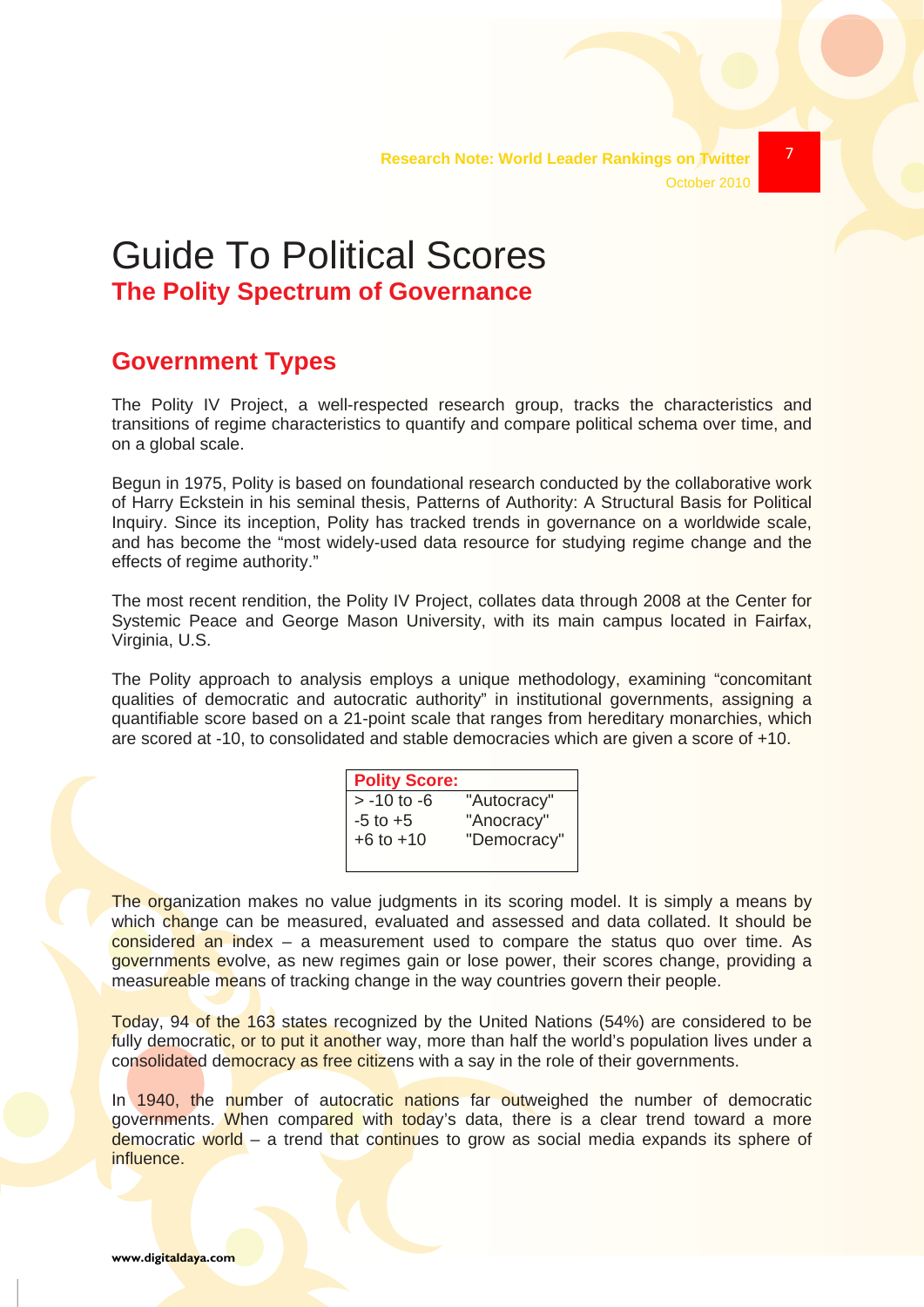#### **Stability of Government**

The data set collated by the most recent publication of Polity covers 163 countries currently recognized by the United Nations and spans the time frame from 1800 through 2008.

In addition to the creation of a tracking index to measure change in how states are governed, Polity also develops what it calls its State Fragility Index. This index is a yardstick of how stable current regimes are – how entrenched the system of government is.

States with high fragility scores are more inclined to change than governments of countries with low fragility scores, indicating that governance around the world is in a constant state of flux.

The map below, developed by Polity, shows those countries that are most stable in terms of governance. The map indicates those countries that are most and least stable in 2008. Countries with high fragility scores are more susceptible to change, either peaceful change or revolutionary change, but change nonetheless.



Aspects of "fragility" include such elements as factionalism, important policy changes that affect broad segments of the population, autocratic "backsliding,", auto-coups and the collapse of the state government (state failure). A quick review of the map indicates that world governance is in a constant state of evolution. The State Fragility Index ranges from > 0="Highly Stable" to 25="Extreme Fragility" measuring the country's Political, Economic, Social, and Security stability.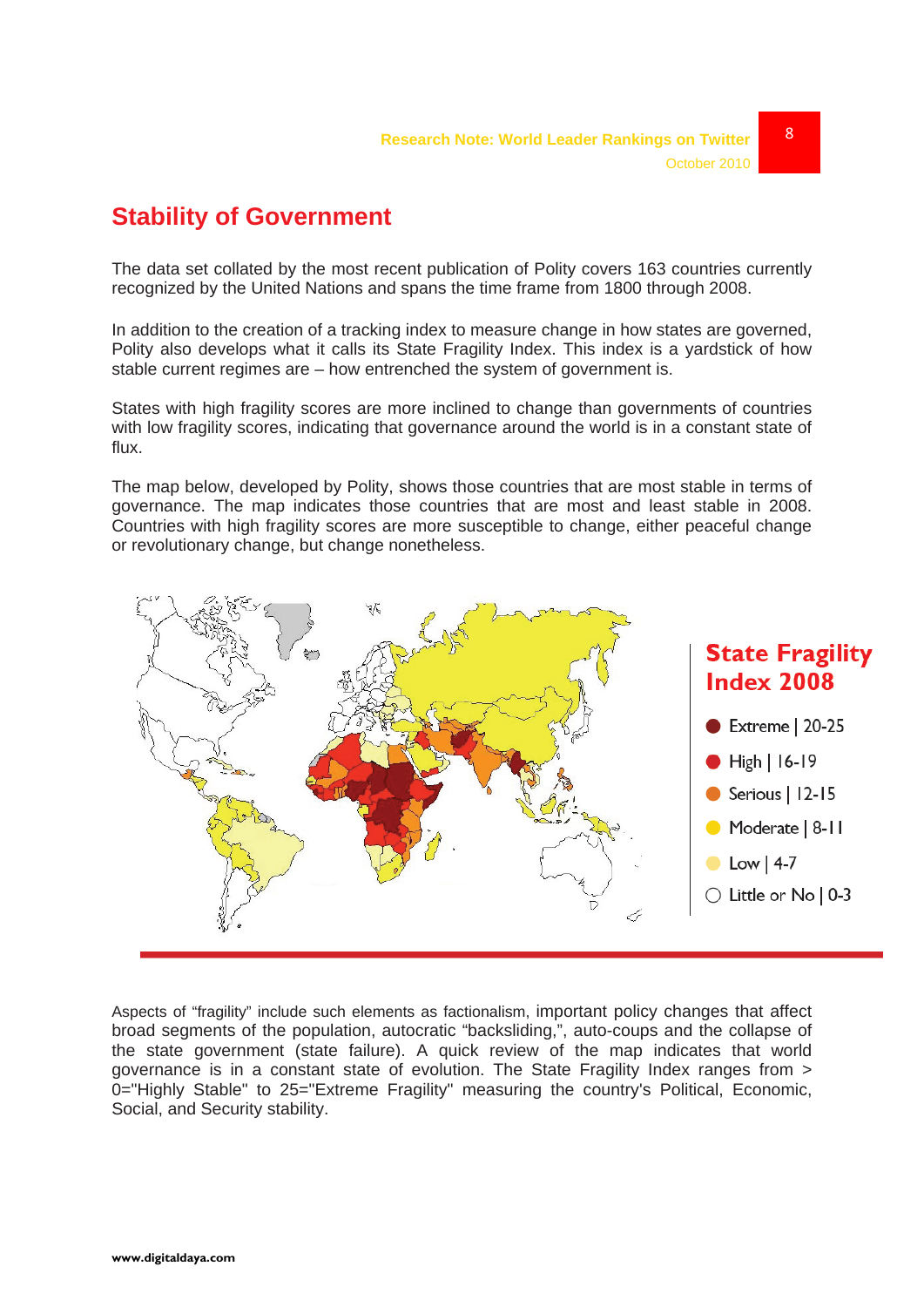9

The Center for Systemic Peace and Center for Global Policy's fragility index points us toward a more stable world. Measuring each country's political, economic, social and security stability, this organization's fragility index (see map above) indicates that 36% of all countries have serious to extreme fragility.

> Fragility Score: 0-11 Little to Moderate Fragility 12-25 Serious to Extreme Fragility

In other words, approximately two-thirds of the world's population live under stable or somewhat stable government structures based on the criteria employed by this respected "think tank." No one can refute that the trends toward democratization and social and economic stability are increasing.